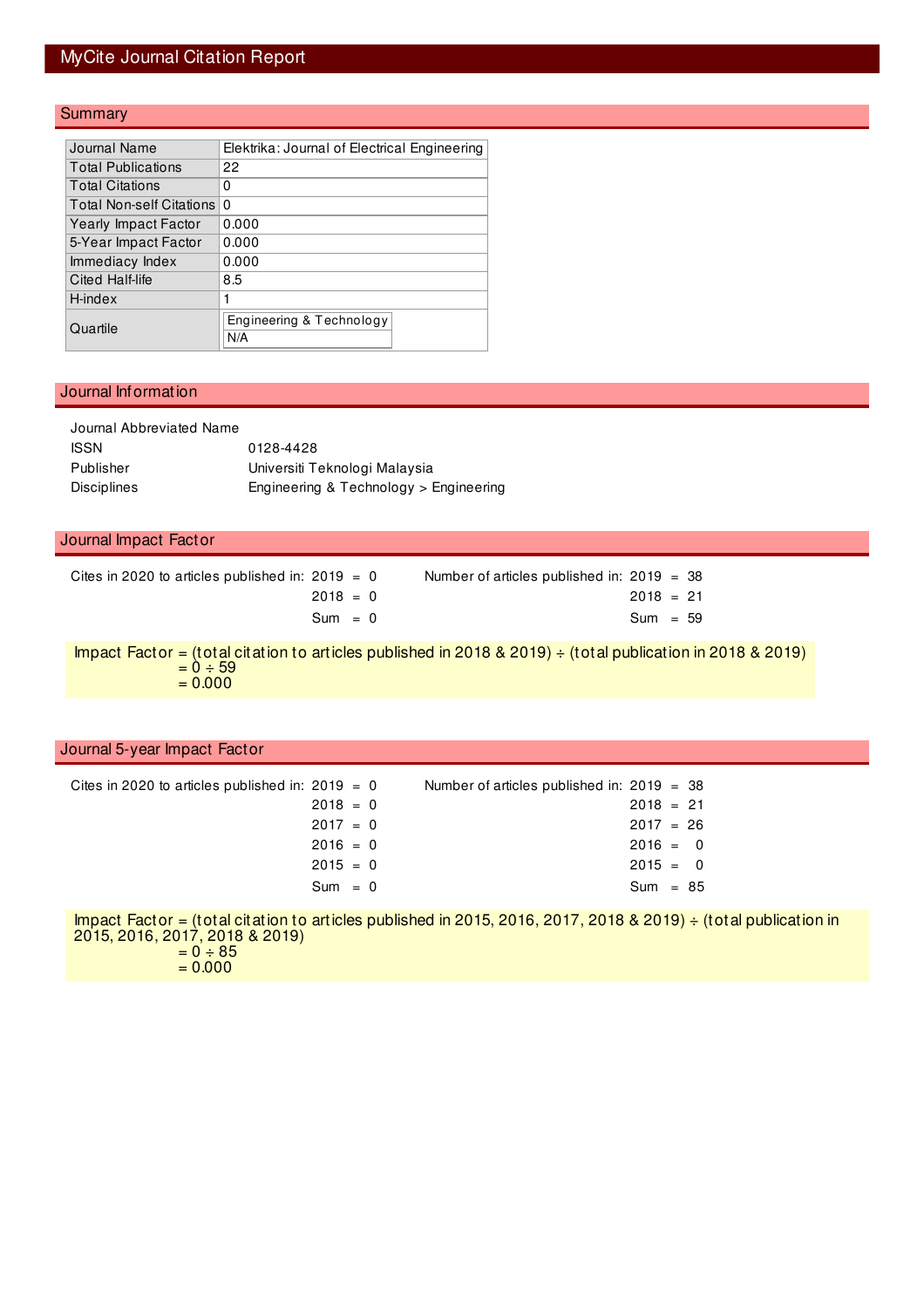### Journal Citation

| Total Cites 0         |  |
|-----------------------|--|
| Self Cites   0 (100%) |  |
|                       |  |
|                       |  |
| Selfcitation          |  |
| Other citation        |  |
|                       |  |
|                       |  |
|                       |  |
|                       |  |
|                       |  |
|                       |  |
|                       |  |
|                       |  |
|                       |  |

#### Journal Immediacy Index

Cites in 2020 to articles published in 2020 0 Number of articles published in 2020 22

Immediacy Index  $=$  (total citation to articles published in 2020)  $\div$  (total publication in 2020)  $= 0 \div 22$  $= 0.000$ 

#### Journal Cited Half-life

| Year                                                                                                        |  |  |  |  | 2020 2019 2018 2017 2016 2015 2014 2013 2012 | 12011 12010-all |
|-------------------------------------------------------------------------------------------------------------|--|--|--|--|----------------------------------------------|-----------------|
| <b>Citation</b>                                                                                             |  |  |  |  |                                              |                 |
| Cumulative Citation % 0.00   11.76   29.41   41.18   41.18   41.18   47.06   47.06   52.94   70.59   100.00 |  |  |  |  |                                              |                 |